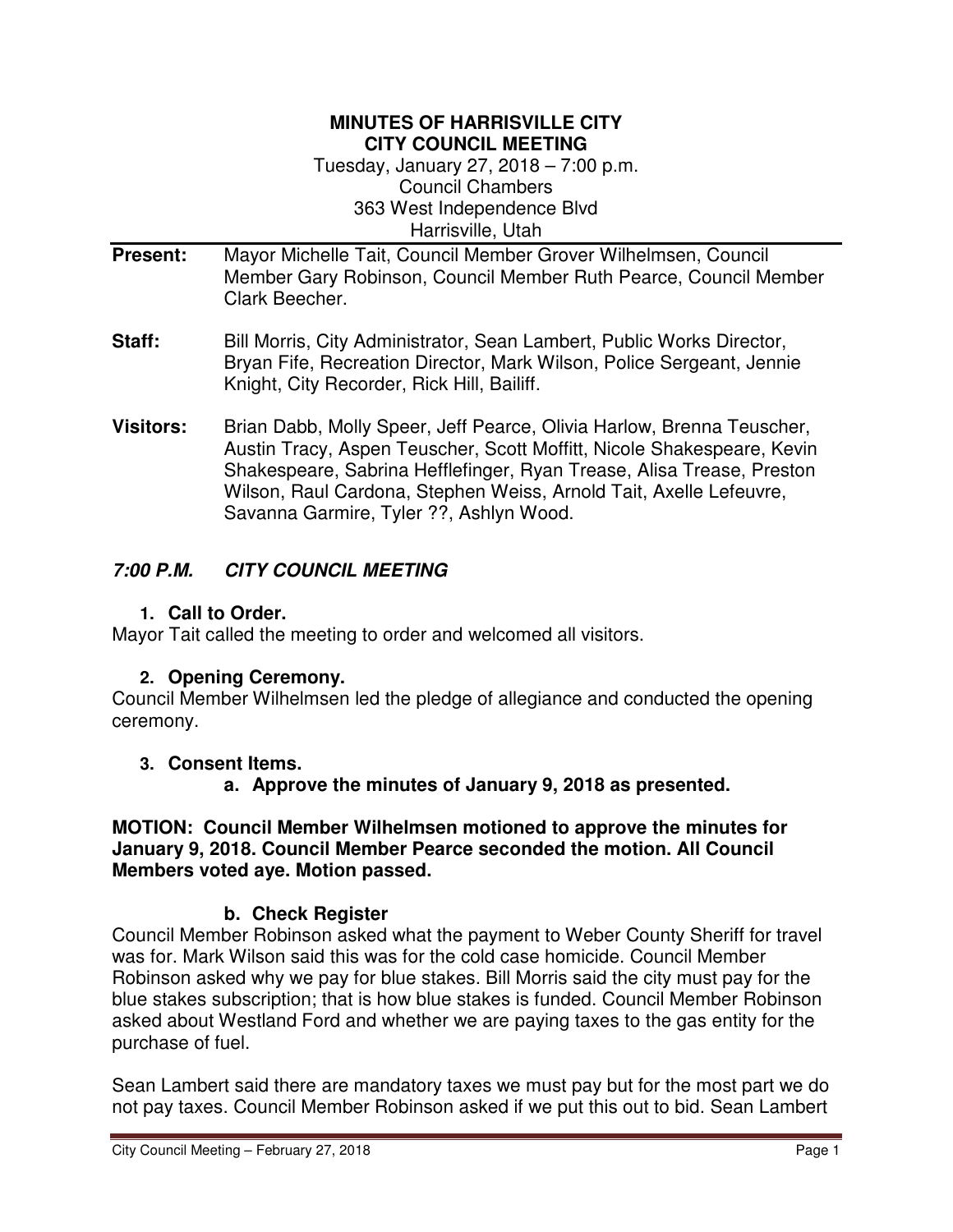confirmed yes. Council Member Pearce asked if the payment to Rural Community is a yearly payment. Bill Morris said we do not have duration on payment until the general plan is approved. He said we will compile the information and present it to planning commission soon.

#### **MOTION: Council Member Pearce motioned to approve the check register. Council Member Wilhelmsen seconded the motion. All Council Members voted aye. Motion passed.**

## **4. Business Items.**

**a. Discussion/possible action to conduct interviews for Harrisville City Council Member Vacancy.** 

Council Member Pearce declared a possible conflict with this agenda item as she is married to one of the candidates. Mayor Tait said by ordinance a conflict may arise if the vote would bring monetary value to the household. Bill Morris confirmed state code allows this but our ordinance does include a conflict if a member gains monetary value from a council action. He asked if the other Council Members were okay allowing Council Member Pearce to continue with the vote. Council Members Robinson, Beecher, and Wilhelmsen all agreed to allow Council Member Pearce to vote on the appointment of the new Council Member.

Each of the four candidates for the Council appointment was interviewed and answered questions.

**Austin Tracy** explained she filled the previous vacancy and served until December 2017. She has been the youth city council chair and feels she brings a different view point. She is changing careers in August will become a school teacher and will have additional time to serve. Council Member Pearce commented she is glad she will continue with the youth city council no matter the outcome. Council Member Wilhelmsen asked what her plans are in the future. She explained she has been actively attending meetings for the last four years. She reads the minutes regularly and feels everyone needs a voice.

**Steve Weiss** has lived in the north end of the city for 32 years and served on Planning Commission for 13 years; being Chairman for 4-5 years. He would like to move from planning commission to council. He feels there are things that can be looked at differently. We are in a time of plenty right now and he would like to see progress made with businesses. He feels we could take advantage right now. He would like to see discussion on helping businesses come into the city.

Council Member Robinson asked why he is considering Council at this time. Steve Weiss said his work schedule has changed and he is now available. Council Member Wilhelmsen asked with his experience on planning commission, where he feels we are at with growth and development. Steve Weiss said there are plenty of homes which build the community, but we need to reach out to businesses. He has already reached out to businesses encouraging one to look north for a new location. North Ogden and other surrounding cities are bringing in businesses and this is something we need to take advantage of right now.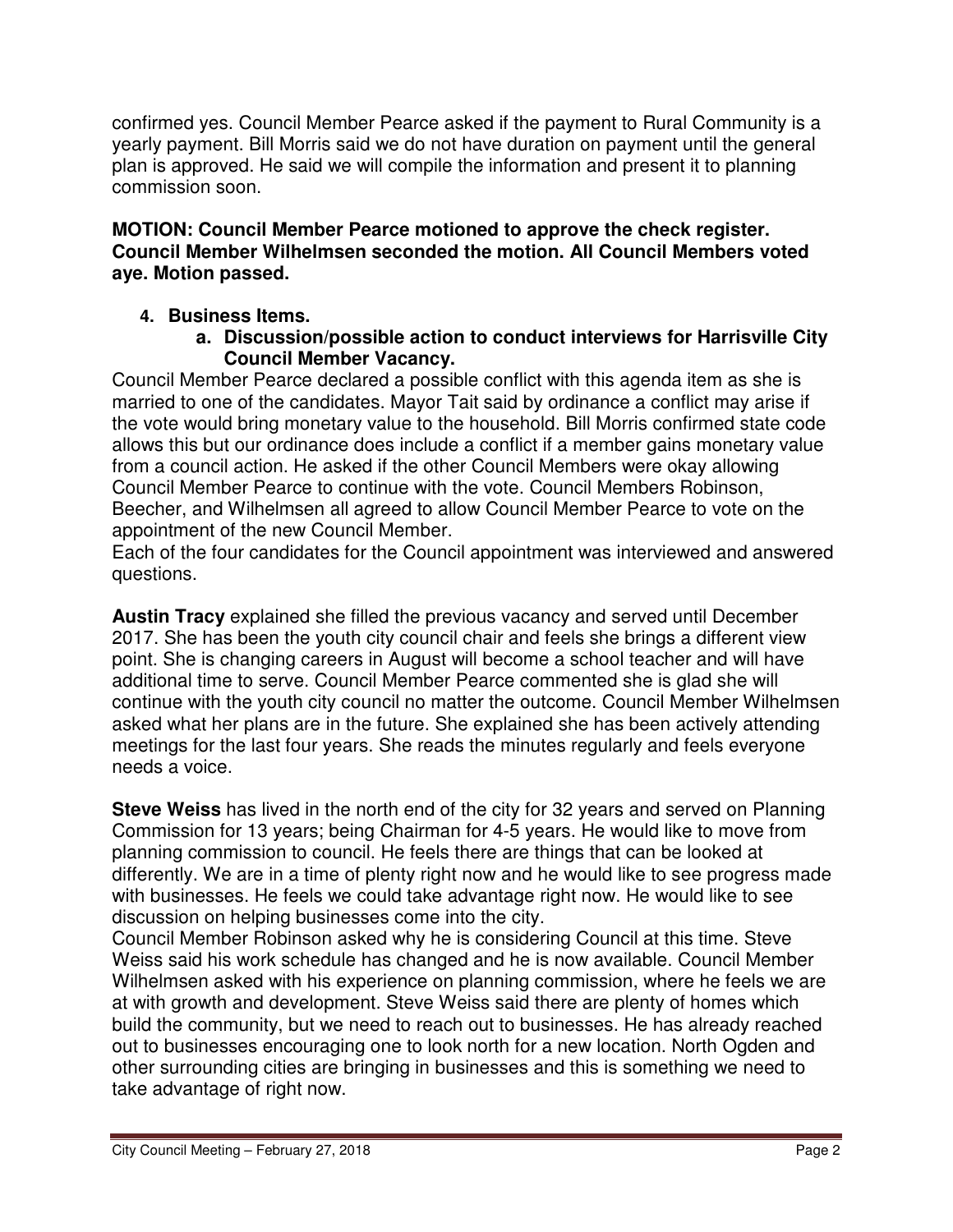**Jeff Pearce** said he has served on Council and Planning Commission for the past 14 years. He would like to finish some of the items he has started. He feels he has connections with adjoining cities and the county. He would like to continue to help increase our retail base.

**Kevin Shakespeare** said he moved to Harrisville 2 years ago. He loves the city and feels it would be an honor to serve with the other Council Members and Mayor. He likes to think out of the box. He is a creative thinker and feels there is always a solution to get things done. Council Member Wilhelmsen asked if he would be interested in other opportunities with the city if not appointed. He said yes he would. He said they lived in Roy for 8 years before moving to Harrisville; and Ogden before that.

**b. Discussion/possible action to appoint Harrisville City Council Member.** Mayor and Council Members gave discussion on the procedure to break a tie vote. Council Member Pearce said she understands a tie is broken by drawing lots. Bill Morris reviewed state code which states the Mayor is allowed to break a tie in the six member council government. Council Member Robinson and Council Member Pearce challenged the opinion. Bill Morris reached out to Dave Church, legal counsel for the League of Cities and Towns. Later in the meeting a response was received; Dave Church agreed with Bill Morris' opinion that the Mayor is allowed to break a tie in the six member council government.

**MOTION: Council Member Wilhelmsen motioned to appoint Steve Weiss to the Harrisville City Council. Council Member Beecher seconded the motion. A Roll Call Vote was taken.** 

|                              | <b>Council Member Beecher</b>    | Yes |
|------------------------------|----------------------------------|-----|
| <b>Council Member Pearce</b> |                                  | Nο  |
|                              | <b>Council Member Robinson</b>   | Nο  |
|                              | <b>Council Member Wilhelmsen</b> | Yes |

**In case of tie vote: Mayor Tait Yes** 

**Motion passed 3-2.** 

## **c. Oath of Office**

Jennie Knight administered the oath of office to Steve Weiss.

## **d. Discussion/possible action to approve 2018 Crack Seal Projects.**

Sean Lambert explained the bids he received for the 2018 Crack Seal Projects. We have a couple of parking lots to crack seal, slurry seal and repaint; the Cabin, City Hall, and Independence Park. For the last several years, we have collected our own bids in house so as not to pay engineering costs. He received three bids: Aspen Paving is the low bid at \$14,960, Morgan Paving at \$18,882 and Clamp-it Construction at \$19,071.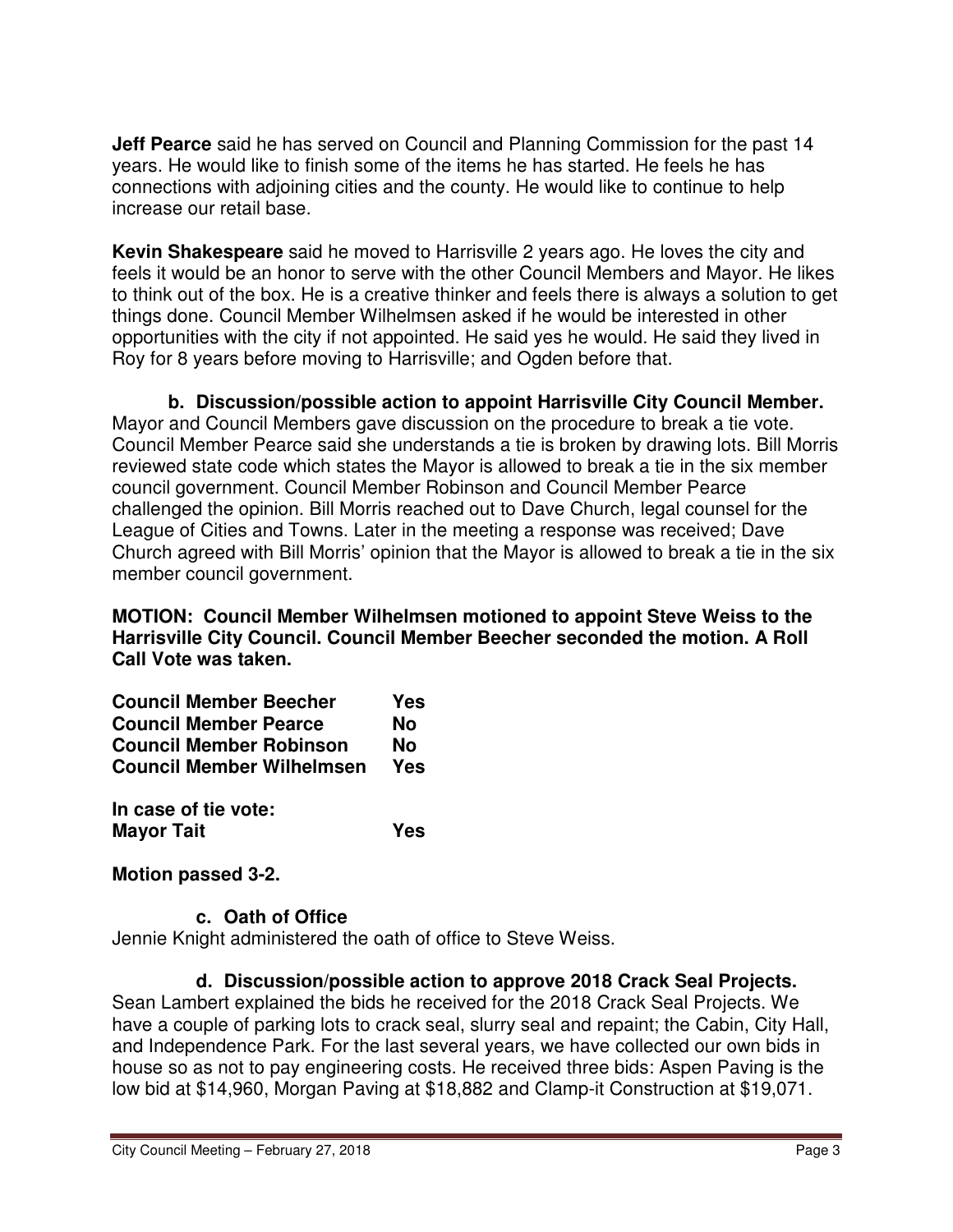He is seeking approval for Aspen Paving to get started during this time of year. Mayor and Council discussed the bid proposals and discovered there was some discrepancy between the numbers listed and the quoted price. Sean Lambert assured Council the Aspen Paving bid is \$14,960. Mayor Tait pointed out Aspen Paving is still less than the other bids. Mayor and Council discussed the bids and the total amount of the lowest bid. Council Member Robinson suggested tabling this item until the numbers can be updated. Council Member Wilhelmsen said he doesn't have a problem passing this but needs to know the correct amount on the bid. Sean Lambert explained the crack seal needs to be done now while the weather is cold. Council Member Pearce said she would request getting an invoice and email the correct proposal with a final number to Council this week. Council Member Beecher said he would like to see the numbers add up. Council Member Pearce said she is in favor of passing this as long as they receive a correct proposal.

Sean Lambert explained the cabin budget was reduced last year and he is unsure how he is going to cover this cost. The number was reduced to \$2000. There is carpet that needs to be replaced and two over 10-year-old furnaces. This was cut drastically without his knowledge during the last budget season. He suggested if we do not keep up on our buildings and grounds they will just deteriorate. Normally he would pay for the cabin parking lot out of the cabin budget. Because of the reduced budget, he will be taking this from another budget to cover the cost. Council Member Robinson asked if the canal company is doing any rodent control. Sean Lambert said there is no rodent control.

**MOTION: Council Member Pearce motioned to award the bid for 2018 Crack Seal Project to Aspen Paving for \$14,960 on the condition that a bid reflecting the appropriate total is received. Council Member Beecher seconded the motion. A Roll Call vote was taken.** 

**Beecher Yes Pearce Yes Robinson Yes Wilhelmsen Yes** 

## **Motion passed 4-0.**

## **e. Discussion/possible action on Harrisville Bike Park.**

Bryan Fife asked if Council is familiar with the Riverdale Bike Park. He explained that Mayor Richins gave approval for a similar project but things were delayed due to the winter and Mayor Tait asked for him to approach Council for their approval. He said this is a low key bike park where the jumps are 1-2 feet off the ground. There are no jumps large enough to jump or do tricks off. It would be one directional with signage showing the proper direction. The bike track in Riverdale is called a pump track. There is a downhill start and momentum is what carries you through the track. The site for the track is north of the vet clinic on Hwy 89. The material is already there and he has access to more. This will be a dirt track. His only concern is lack of fencing off the highway. He would like to budget for minimal fence material to address this. Liabilities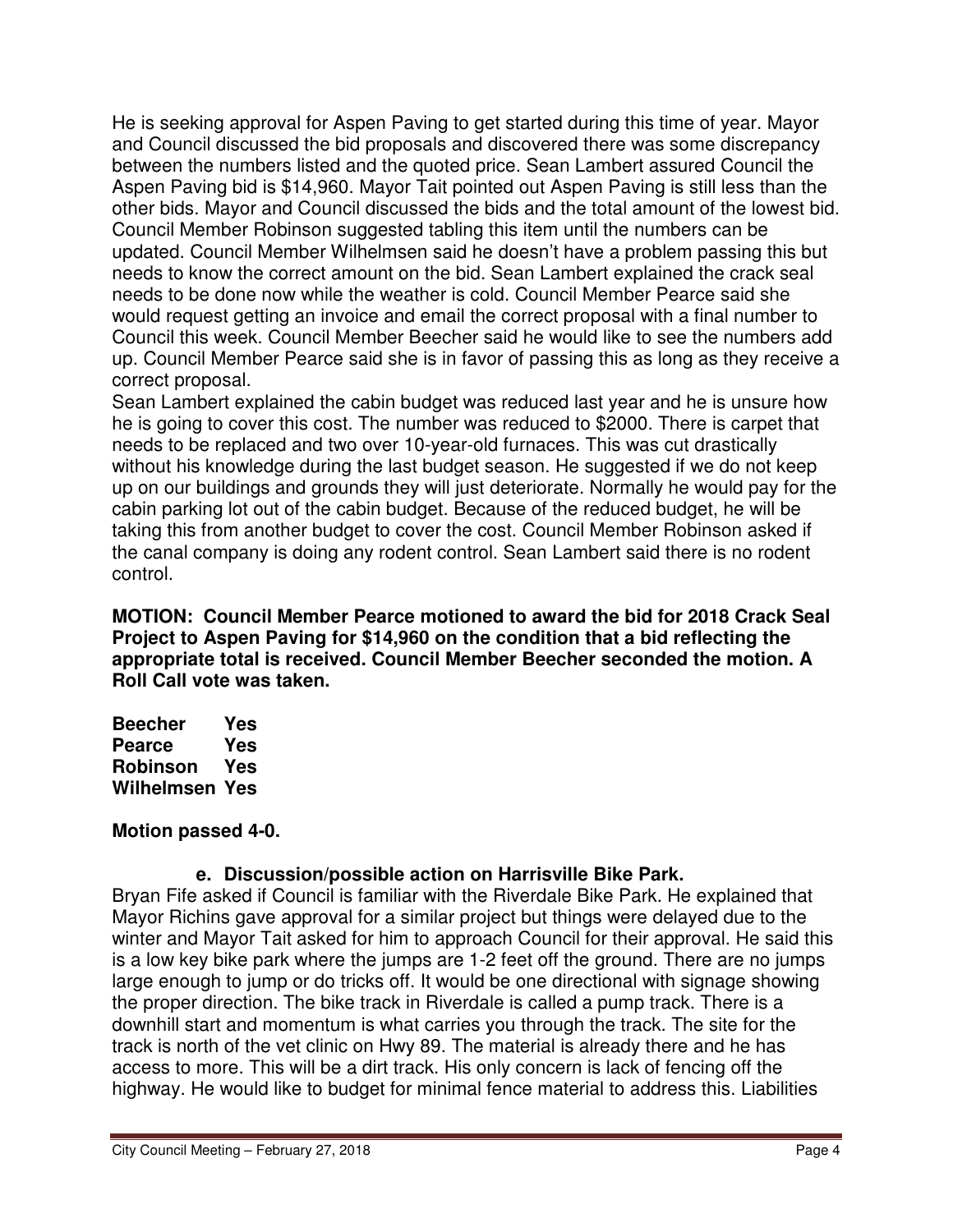are not a concern. There will be recommended safety tips such as: wear a helmet, ride at your own risk, etc. Last fall we put out a "feeler" on Facebook and this was well received from the public with a lot of positive feedback. He feels this would be great to offer to the younger population. He also explained we have extra bleachers that could also be placed there. This is an underutilized area of the city. Mayor Tait asked how the track is designated. Bryan Fife explained the path is fairly obvious but there will also be vegetation to upkeep; not more than is already there. He would like to begin in two weeks if the material is not frozen and before his busy season begins. Council Member Pearce asked if there is any cost to the city. Bryan Fife said fencing and signage. Council Member Robinson asked what the maintenance will be. Bryan Fife responded not more than what they are currently addressing.

Council Member Robinson said he feels the city should not be in the business of entertaining youth. He said last year the city added a camp for kids. Bryan Fife reported the summer camp was very successful. Mayor Tait asked where the access would be. Bryan Fife said access will come from the walking track at the park. Bill Morris reminded Council this was proposed years ago as well. Bryan Fife will include the budget issues for fencing and signage in the next fiscal year. Council Member Beecher asked if they can address the "goat head" weed issue. Bryan Fife said they can address that.

#### **MOTION: Council Member Wilhelmsen motioned to support and authorize a bike park and report the costs back to Council. Council Member Beecher seconded the motion. All Council Members voted aye. Motion passed.**

## **f. Discussion/possible action to approve surplus truck.**

Bill Morris explained last budget season the police department ordered a new vehicle and gave a Ford F-150 to the administration department. Since then, it was discovered the truck has mechanical issues that would not be cost effective to fix. Staff is requesting the surplus of this truck which will in turn be sold at auction. The cost to fix the vehicle would be more than what is recommended. Staff cannot sell property without Council authorization.

#### **MOTION: Council Member Beecher motioned to surplus the Ford F-150 truck to be sold at auction. Council Member Weiss seconded the motion. All Council Members voted aye. Motion passed.**

## **5. Public Comments - (3 minute maximum)**

Sabrina Hefflefinger, 1725 N 750 W, expressed her concern with the amount of traffic driving at excessive speeds on 750 W. She admitted she is not sure what more can be done because she sees patrol cars all the time. She feels the public thinks this is a short cut up towards the highway but the speed limit is only 30 mph. She talked to staff who said the speed trailer is not currently working. She has kids and also animals. She suggested the community could donate money towards getting the speed trailer fixed and out on the road. This is a big concern for her.

Mayor Tait said she will pass this information on to the police department.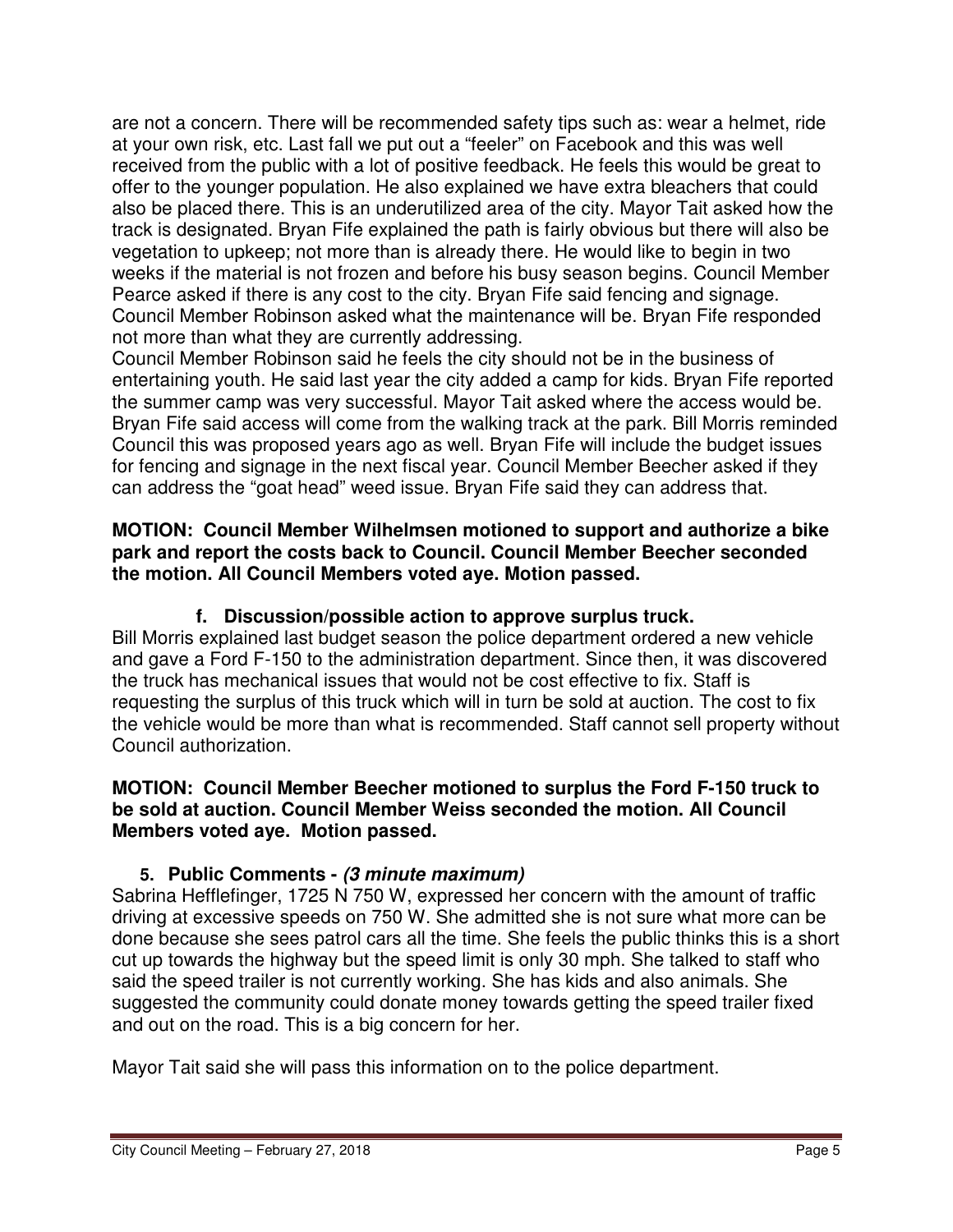#### **6. Mayor/Council Follow-Up:**

Council Member Robinson requested Council review the budget for this fiscal year's expenditures. Mayor Tait asked if all Council Members would like this on the agenda in the future. Council Member Wilhelmsen asked what exactly Council Member Robinson is asking to review. Bill Morris explained we will be entering budget season shortly and Lynn Fortie will be presenting some of the preliminary budget items. Council Member Robinson said he feels the department heads should be coming to each meeting to explain the costs more or less. He feels Council needs to inform the public more. Bill Morris reminded Council the budget is available to the public at all times. Council Member Robinson again requested department heads give an accounting of their budgets each meeting. Council Member Beecher asked if this has been done before. Bill Morris said this has not, the state mandates certain requirements that we already meet. The monthly report is required and provided. We have already added the check register to the agenda. Council Member Pearce said she does not feel the budget should be reviewed that often; possibly every six months. Bill Morris said having Lynn Fortie come in to explain things every six months, or to discuss upcoming items. Bill Morris said there have been some computer issues that have come up that staff has addressed. Mayor and Council agreed to have Lynn Fortie present a budget review. Council Member Robinson asked if elected officials need to declare conflicts of interest. Bill Morris informed Council additional training will be held in March when disclosure statements will be provided. This was postponed until the Council vacancy had been filled.

Council Member Pearce said she will not be attending the ULCT training in April. Mayor Tait and Council Members Wilhelmsen, Beecher, and Robinson will all be attending. Jennie Knight will provide the information to Council Member Weiss.

Council Member Robinson commented on how meetings have been canceled and the Council has not been meeting regularly. Mayor Tait confirmed there were two meetings held in January. The first meeting in February was the first to be canceled. Council Member Robinson indicated if they are not going to hold two meetings per month, Council should not be paid for two meetings. He feels Council could review the regulations for the city and review city code. Mayor Tait said meetings will not be held when there are no agenda items. Mayor Tait explained the public hearing requirement and approval of an ordinance to make the change and associated costs for that process.

Bill Morris reminded Council additional training will be held at the next meeting.

## **7. Adjourn.**

Mayor Tait declared the meeting adjourned at 8:29pm.